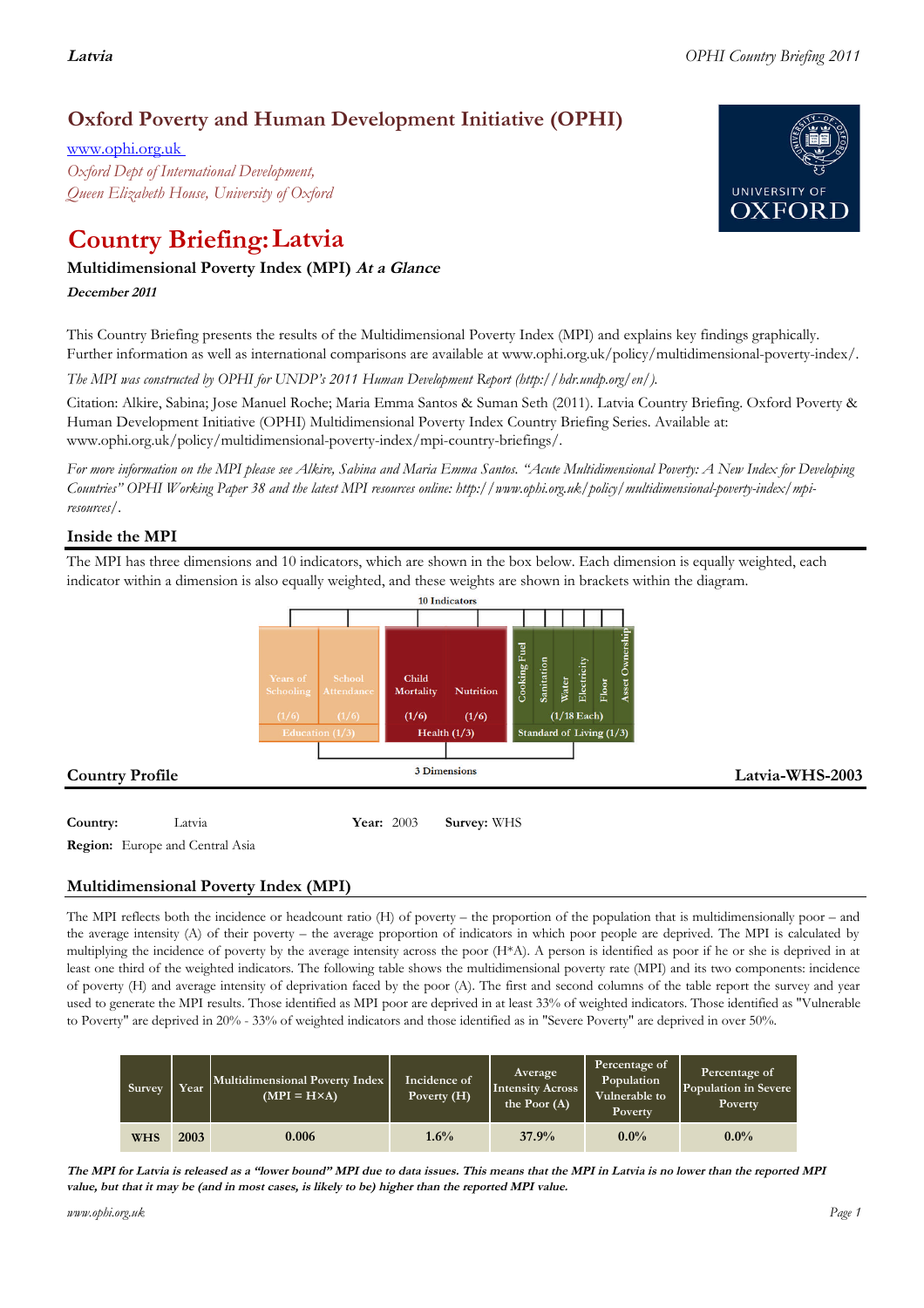### **Comparing the MPI with Other Poverty Measures**

Column chart A compares the poverty rate using the MPI with three other commonly used poverty measures. The height of the first column denotes the percentage of people who are MPI poor (also called the incidence or headcount ratio). The second and third columns denote the percentages of people who are poor according to the \$1.25 a day income poverty line and \$2.00 a day line, respectively. The final column denotes the percentage of people who are poor according to the national income poverty line. The table on the right-hand side reports various descriptive statistics for the country. The statistics shaded in khaki/olive are taken from the year closest to the year of the survey used to calculate the MPI. The year is provided below each column in chart A.



|                |                         | Summary                                                                      |           |  |  |
|----------------|-------------------------|------------------------------------------------------------------------------|-----------|--|--|
| erty Measures  |                         | 0.006<br>Multidimensional Poverty Index                                      |           |  |  |
|                |                         | Percentage of MPI Poor (H)                                                   | $1.6\%$   |  |  |
|                | 5.9%                    | Average Intensity of Deprivation (A)                                         | 37.9%     |  |  |
|                |                         |                                                                              |           |  |  |
|                |                         | Percentage of Income Poor (\$1.25 a day) <sup><math>\ddagger</math></sup>    | 0.3%      |  |  |
|                |                         | Percentage of Income Poor (\$2.00 a day) <sup>‡</sup>                        | $1.0\%$   |  |  |
|                |                         | Percentage of Poor (National Poverty Line) <sup>#</sup>                      | $5.9\%$   |  |  |
| 1.0%           |                         |                                                                              |           |  |  |
|                |                         | Human Development Index 2011*                                                | 0.805     |  |  |
| US\$2 a day    | <b>National Poverty</b> | $HDI$ rank*                                                                  | 43        |  |  |
| 2004           | Line<br>2004            | $HDI category*$                                                              | Very High |  |  |
| <b>Aeasure</b> |                         | $\pm$ The World Bank (2011). "World Development Indicators." Washington, DC. |           |  |  |
|                |                         | * UNDP (2011). "Human Development Report", Statistical Table 1 . New York.   |           |  |  |

te: For population figures and numbers of MPI poor people, consult the tables on OPHI's te: http://www.ophi.org.uk/policy/multidimensional-poverty-index/

#### **Comparing the MPI with Other Poverty Measures**

Column chart B shows the percentage of people who are MPI poor (also called the incidence or headcount) in the 109 developing countries analysed. The column denoting this country is dark, with other countries shown in light grey. The dark dots denote the percentage of people who are income poor according to the \$1.25 a day poverty line in each country. The graph above tells you the year this data comes from. Dots are only shown where the income data available is within three years of the MPI survey year.



**B. Headcounts of MPI Poor and \$1.25/day Poor**



*www.ophi.org.uk Page 2*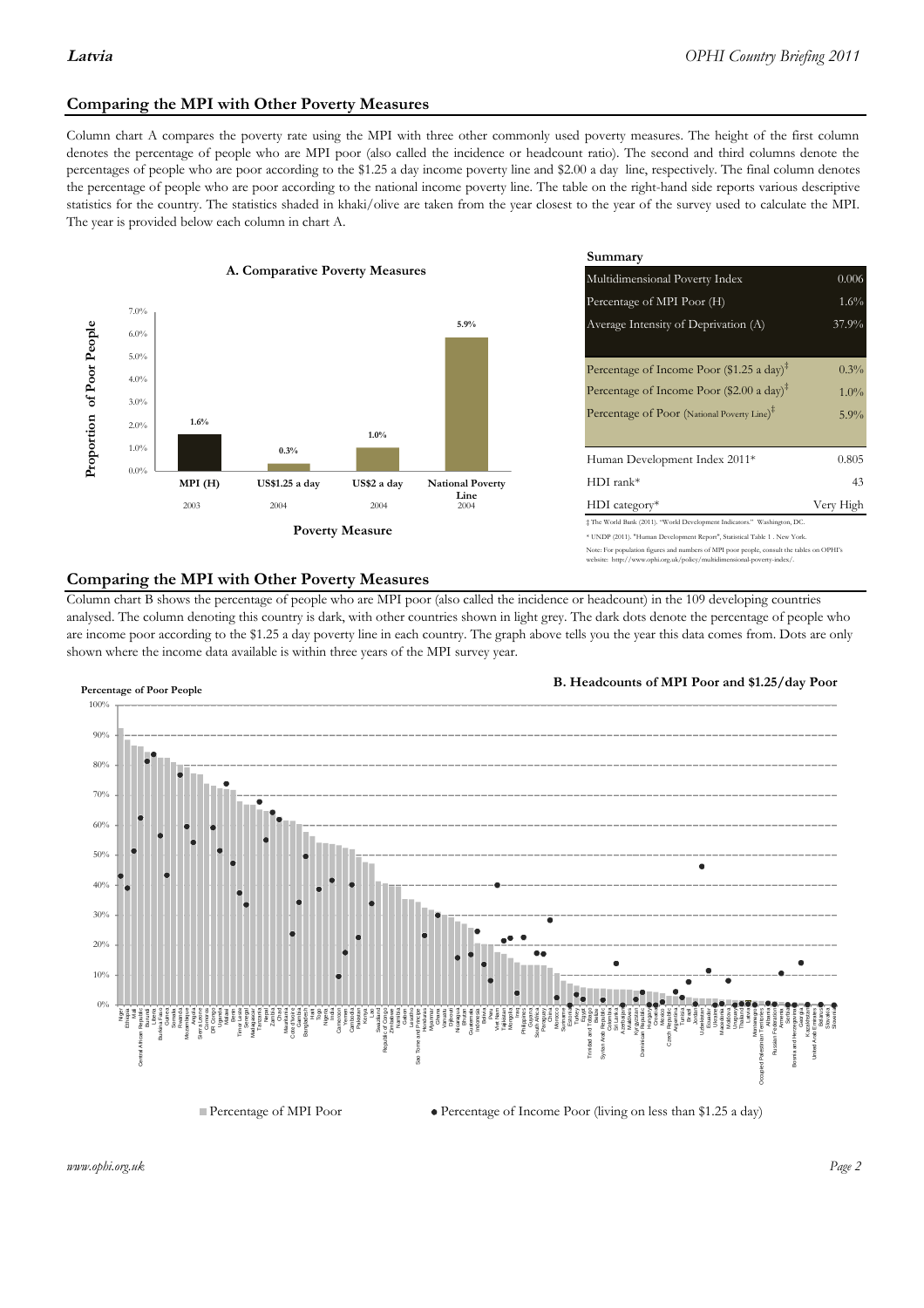### **Incidence of Deprivation in Each of the MPI Indicators**

The MPI uses 10 indicators to measure poverty in three dimensions: education, health and living standards. The bar chart to the left reports the proportion of the population that is poor and deprived in each indicator. We do not include the deprivation of non-poor people. The spider diagram to the right compares the proportions of the population that are poor and deprived across different indicators. At the same time it compares the performance of rural areas and urban areas with that of the national aggregate. Patterns of deprivation may differ in rural and urban areas.



#### **Composition of the MPI**

The MPI can be broken down to see directly how much each indicator contributes to multidimensional poverty. The following figure shows the composition of the MPI using a pie chart. Each piece of the pie represents the percentage contribution of each indicator to the overall MPI of the country. The larger the slice of the pie chart, the bigger the weighted contribution of the indicator to overall poverty.